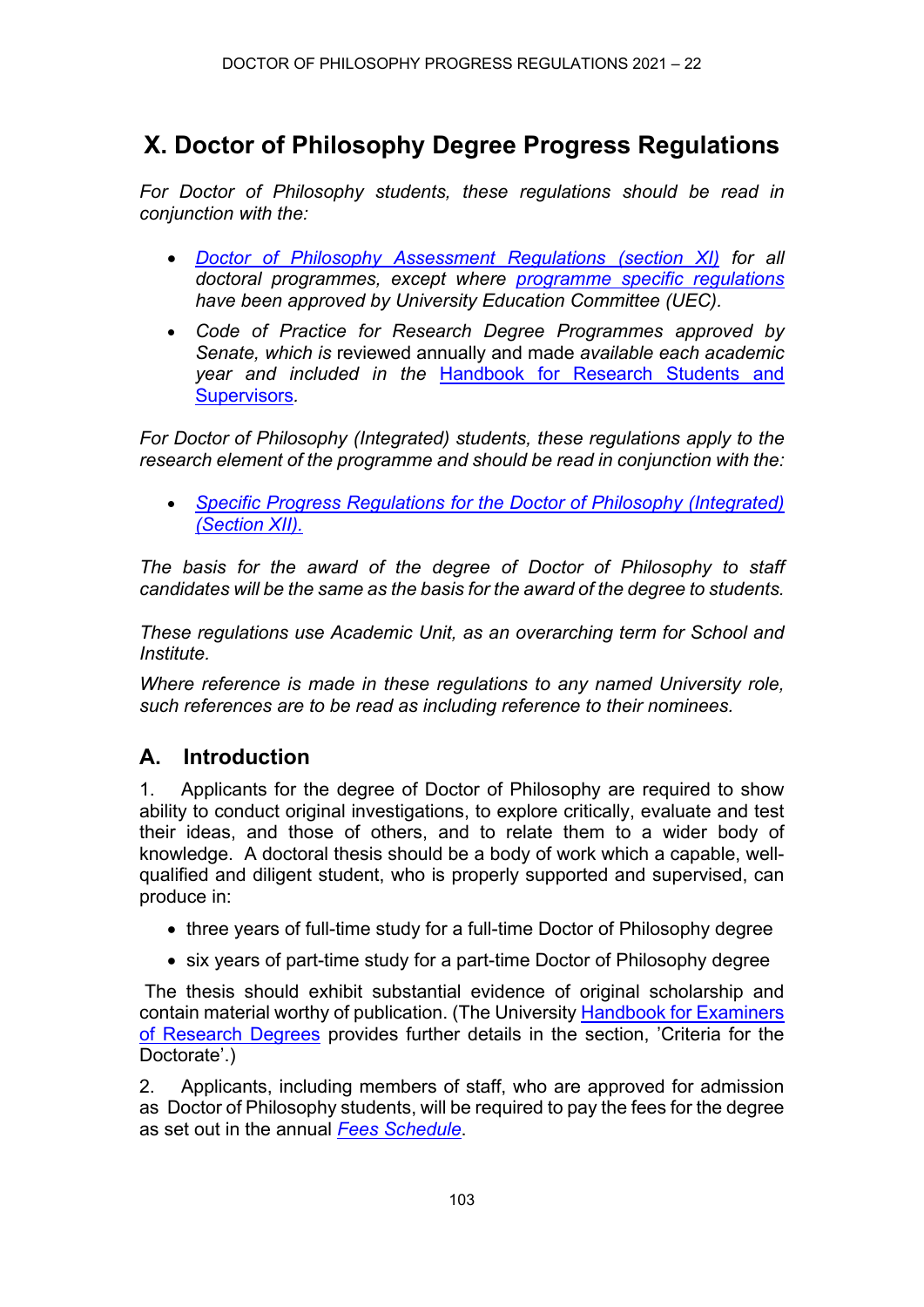### **B. General Entrance Requirements**

3. An applicant may be approved for admission to a research programme by a minimum of two Postgraduate Admissions Selectors in accordance with the University's *Postgraduate Admissions Policy* and Faculty/Programme criteria approved by respective Deans of Postgraduate Studies, where an applicant:

- a) is a graduate of this or another approved university or other approved degree-awarding body or holds other qualifications approved by the Dean of Postgraduate Studies;
- b) has completed an approved application including:
	- i. evidence of the applicant's suitability to become a student in terms of academic ability and prior training and experience.
	- ii. evidence that the applicant's English language proficiency meets the published requirements for the programme of research;
	- iii. a research proposal, if required.
- c) has supplied details of two recent referees and evidence of prior qualifications and experience as the Postgraduate Admissions Selectors and/or the Dean of Postgraduate Studies) may require.

4. Where an applicant has previously studied for a Doctor of Philosophy at another institution and wishes this to be taken into account at Newcastle University, a ['Previous Study'](https://www.ncl.ac.uk/media/wwwnclacuk/studentprogress/files/pgr/2020/FinalPreviousStudyApplicationMarch17.pdf) application must be submitted and approved by the Dean of Postgraduate Studies

5. In considering an application, the Postgraduate Admissions Selectors must be satisfied of the applicant's suitability for the programme. In addition, the Postgraduate Admissions Selector must be satisfied of the availability of appropriate supervision, suitable facilities, and resources once the applicant is admitted. It is the responsibility of the Head of Academic Unit, directly or through the Postgraduate Admissions Selectors, to ensure that these will be available to an applicant once admitted.

### **C. Admission as a Staff Candidate for the Degree of Doctor of Philosophy**

*(This section does not apply to the Doctor of Philosophy (Integrated) degree.)*

6. In addition to the requirements set out in Regulation B, if you are a member of staff of the University seeking approval as a staff candidate for the degree of Doctor of Philosophy you will be required to complete and submit an application at the outset of studies in which is set out:

- a) a description of proposed research as specified by the relevant Faculty;
- b) details of the nature of the appointment held by you and its duration;
- c) approval from both your Head of Academic Unit of employment and your Head of Academic Unit of study.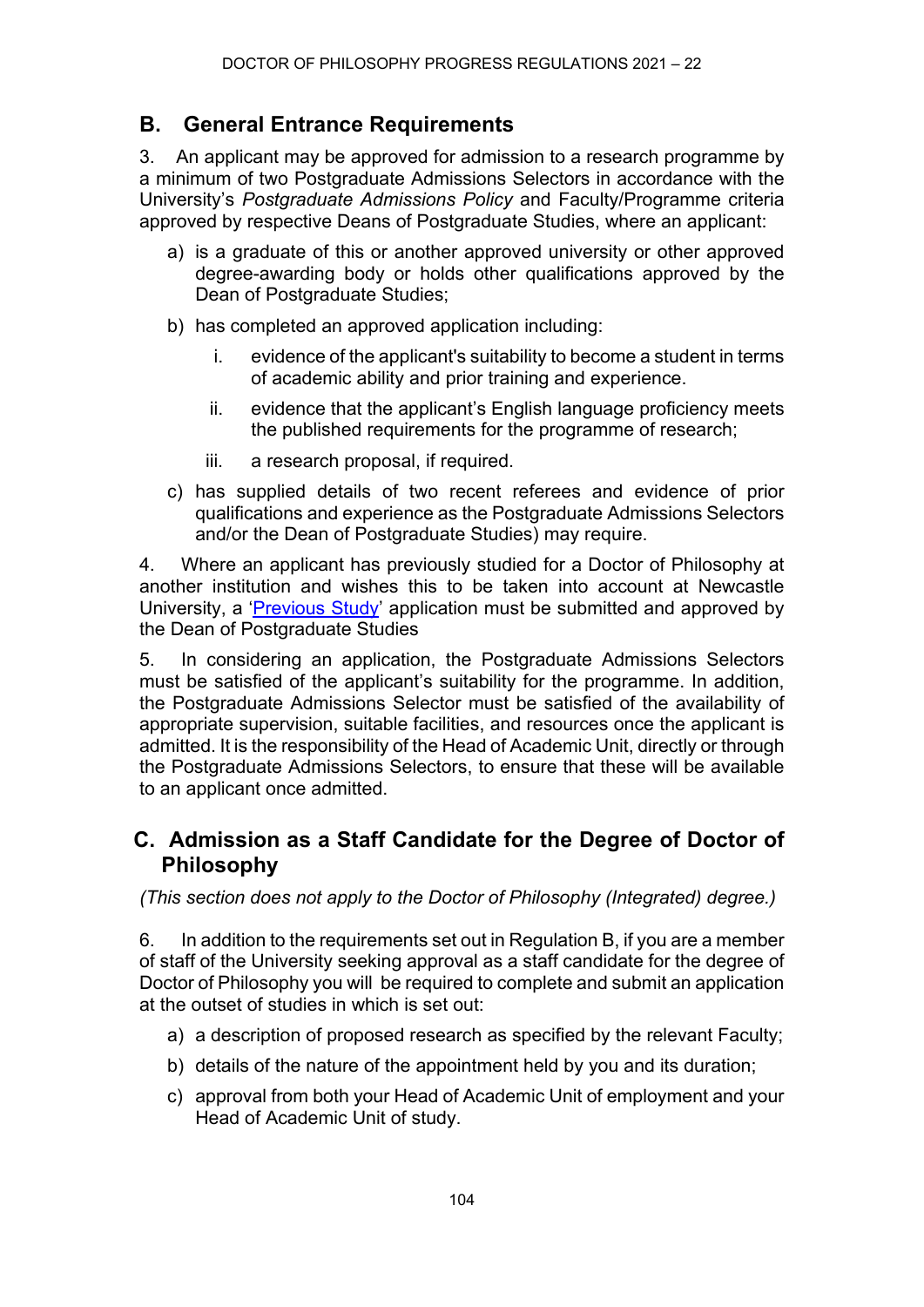*Notes:*

*(i) For the purpose of agreeing a staff fee, you must hold a substantive post, defined as being a contract of employment of at least 25% FTE over a full 12 month period, and covering the annual period of registration with the University. This does not include students who are employed part-time by the University, e.g., as demonstrators, General Duty Assistants, Laboratory Technicians.*

*(ii) Retrospective registration requests will continue to be considered on a caseby-case basis, but requests of more than one year of retrospective registration would not normally be supported.*

# **D. Doctoral Candidature Status**

7. You commence your programme with doctoral candidature status. It is the annual review of progress, either through the Board of Examiners at the end of the first year for the Doctor of Philosophy (integrated) degree or through the Annual Progress Review Panel recommendation for all Doctor of Philosophy degrees *(and for the research element of the Doctor of Philosophy (Integrated) degree)* which determines whether your doctoral candidature status should continue. (See Regulation 22)

### **E. Preconditions for the Award of the Degree of Doctor of Philosophy**

- 8. Before being awarded the degree of Doctor of Philosophy, you must:
	- a) satisfy the entrance requirements for the degree;
	- *b)* register for and make satisfactory progress throughout your programme of study. *(If you are a Doctor of Philosophy (Integrated) student, the full programme will comprise of taught modules and a research thesis. There will be between 120 and 200 credits drawn from taught modules and the research element will include generic and specific skills training elements, as well as the thesis);*
	- c) satisfy the examiners as required under the Assessment Regulations and any specific programme regulations.

# **F. Research Degree Supervision**

9. You will engage in advanced study and research under the direction of a Supervisory Team approved by the University. The Supervisory Team normally consists of at least two members of University staff and an Academic Supervisor is appointed by your Head of Academic Unit, before you are accepted onto your programme of study.

It is expected that you will normally have a Supervisory Team of at least two supervisors at the point of your initial registration on your programme. Review of the supervisory arrangements will be carried out at Project Approval stage and approved by the Dean of Postgraduate Studies.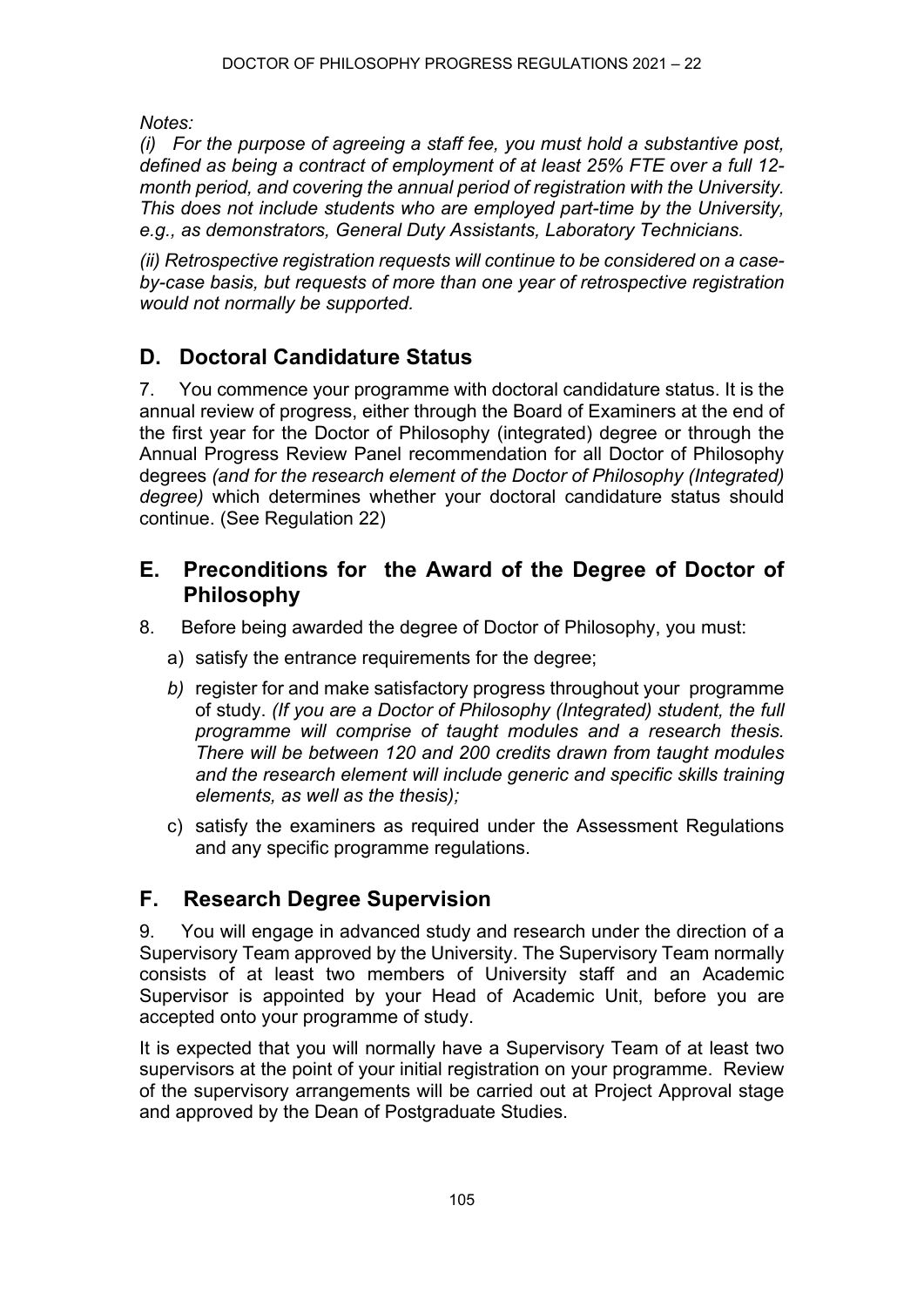*If you are a Doctor of Philosophy (Integrated) student, your Supervisory Team will be appointed by your Head of Academic Unit before you are transferred on to the research element of your programme.*

10. To be eligible to supervise postgraduate research degree students, a member of staff must hold the degree of Doctor of Philosophy or an equivalent research degree or have equivalent research expertise. The appropriateness of an equivalent research degree or expertise should be determined by the Head of Academic Unit in consultation with the Dean of Postgraduate Studies.

11. The Academic Supervisor will be a Newcastle University staff member and will normally have had previous experience of at least one successful supervision. The Academic Supervisor will have primary responsibility for supporting you throughout your period of study.

12. In any case where you are studying outside the University at another institution, arrangements may also be made for local supervision and support to be provided to you by staff at that institution (see Regulation 18d). Such arrangements will supplement the role of the Academic Supervisor and Supervisory Team detailed in Regulations 9 and 11 above. Where External Advisors are added to the Supervisory Team, th[e Principles for the Appointment](https://www.ncl.ac.uk/media/wwwnclacuk/studentprogress/files/pgr/2020/PrinciplesfortheAppointmentofanExternalPGRAdvisorNov18.pdf)  [of an External Advisor](https://www.ncl.ac.uk/media/wwwnclacuk/studentprogress/files/pgr/2020/PrinciplesfortheAppointmentofanExternalPGRAdvisorNov18.pdf) should be consulted and are in addition to your appointed Supervisory Team.

*Notes:*

*(i) Where the members of the Supervisory Team are permanently changed you should normally be consulted in advance. The outcome of the consultation informs decisions made regarding the Supervisory Team.* 

*(ii) On rare occasions supervisory relations may break down. In such circumstances, in the first instance you should consult with another member of the Supervisory Team. If it is not possible to resolve the problems in this manner, then you and/or a member of the Supervisory Team should report difficulties, to the Head of A*cademic Unit*, who may refer the matter, if necessary, to the Graduate School or Dean of Postgraduate Studies.* 

*(iii) Your Academic Unit should notify the Graduate School of any changes to your Supervisory Team, who will arrange for approval from the Dean of Postgraduate Studies.*

*(iv) The [Code of Practice for Research Degree Programmes](https://www.ncl.ac.uk/student-progress/pgr/publications/) provides further details on changes to Supervisory Teams and on appropriate supervisory support for a research student.*

### **G. Candidature Categories, Period of Study and Registration Requirements**

#### **Doctor of Philosophy**

13. You may be approved as a student in one of the following candidature categories:

a) Full-time - as a student whose minimum period of candidature will normally be not less than three years of full-time study;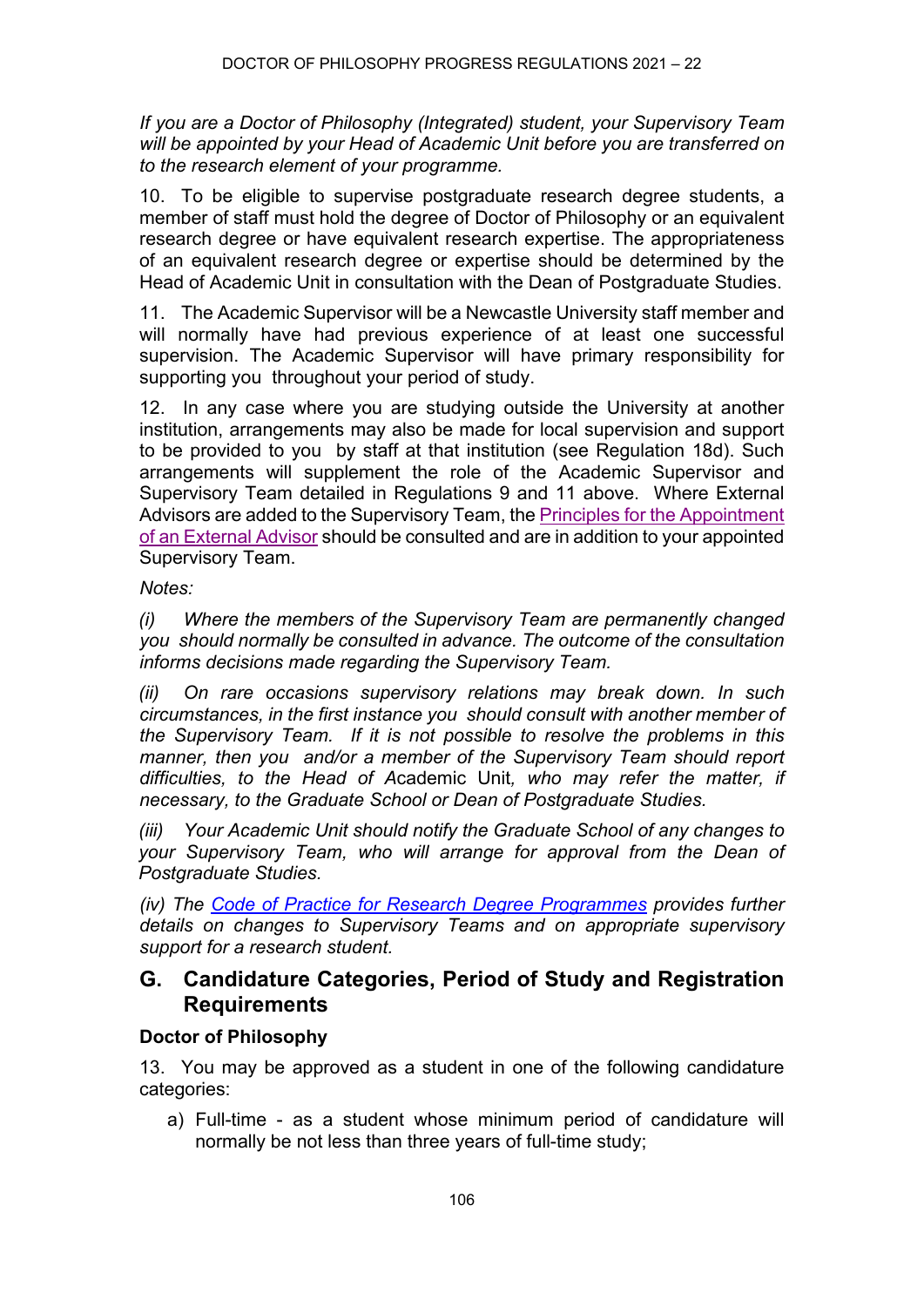- b) Combined as a student whose minimum period of candidature will be not less than four years, of which normally not less than one year will be spent in full-time study in the University, in periods of at least three months duration;
- c) Part-time as a student whose minimum period of candidature will be not less than six years of part-time study.

14. If you wish to transfer from one of the categories of candidature to another, as specified in Regulation 13, you may do so only with the approval of the appropriate Dean of Postgraduate Studies), following a recommendation from the Supervisory Team and Head of Academic Unit.

*Notes:*

*(i) You will normally only be registered under Regulation 13(b) if this is specified in your offer of admission.* 

*(ii) You will not normally be transferred on to Regulation 13(b), if you have previously been registered under Regulation 13(a) or 13(c).*

*(iii) If you are a staff candidate you will normally be registered on part-time candidature (Regulation 13 (c)), unless the Dean of Postgraduate Studies is satisfied that the greater part of your time is devoted to supervised research. In these cases, you can be registered on full-time candidature (Regulation 13(a)).*

*(iv) The normal expectation is that you will study at Newcastle University, or approved overseas campus. If study will be carried out away from these approved campuses and this is known at the admissions stage, then ['Outside](https://www.ncl.ac.uk/student-progress/pgr/circumstances/)  [Study'](https://www.ncl.ac.uk/student-progress/pgr/circumstances/) approval should be sought from the Dean of Postgraduate Studies, in advance of registration on the programme.*

#### **Doctor of Philosophy (Integrated)**

15. You may be approved by your Postgraduate Admissions Selectors in one of the following candidature categories:

- a) A student whose minimum period of candidature will normally be not less than four years of full-time study.
- b) A student who has already obtained a relevant masters or equivalent qualification can be considered during the admission process to be registered into year 2 of the programme. This means that a student will normally have a minimum period of candidature of not less than three years of full-time study.

16. If you wish to transfer from one of the categories of candidature specified in Regulation 15 to another such category, you may only do so with the approval of the appropriate Dean of Postgraduate Studies and subject to the recommendation of your Supervisory Team and Head of Academic Unit.

17. In all cases of candidature approved under Regulation 13 and 15, you will be required to register continuously from commencement of your candidature until completion. During this time, you must abide by the requirements of the University's *General Regulations*. Your period of study is calculated from the date of first registration for the degree of Doctor of Philosophy (or Master of Philosophy if you have upgraded to a Doctor of Philosophy). You will be required to register at the start of each Academic Year.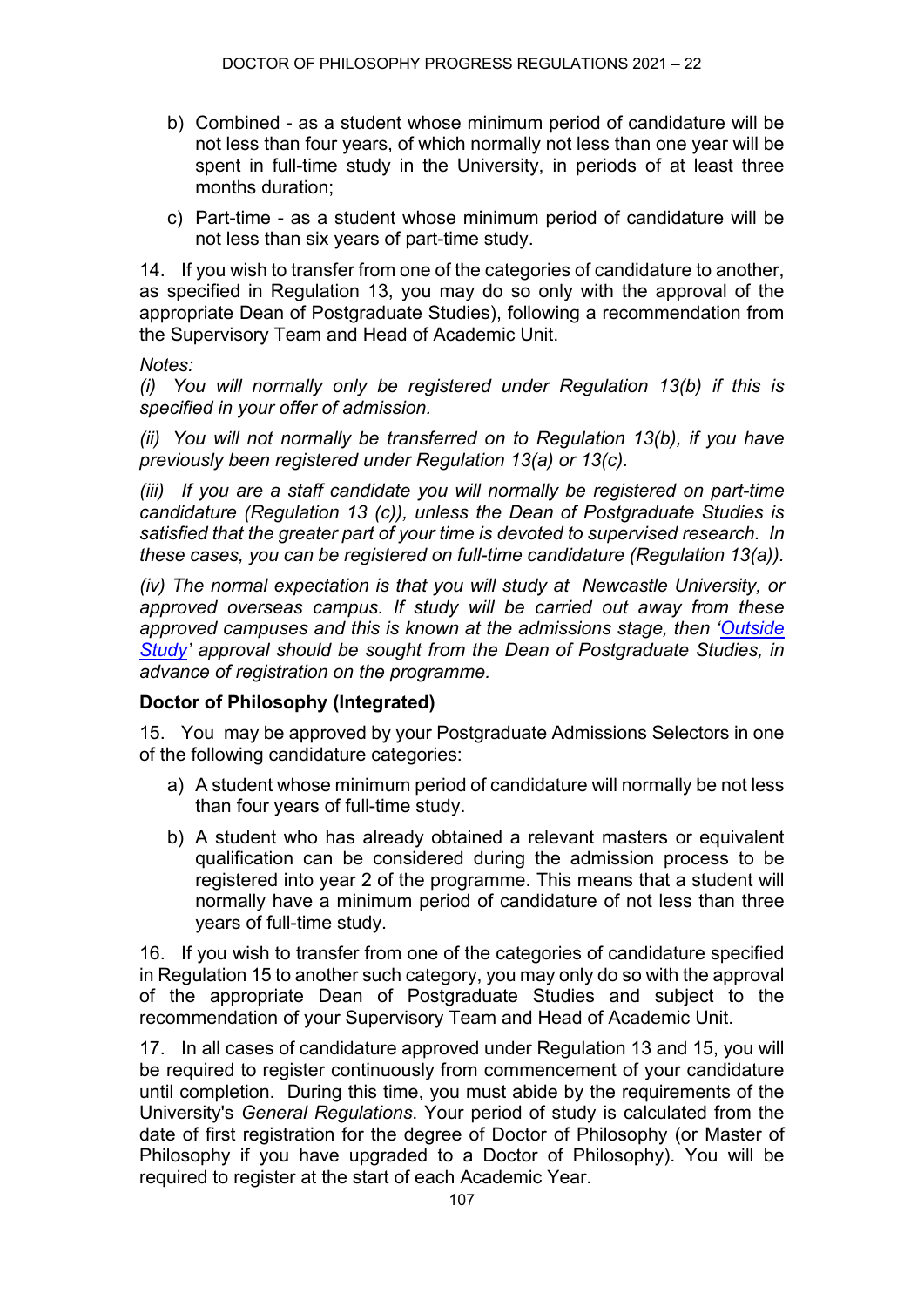### **H. Study Undertaken Outside the University**

18. You may be permitted by a Dean of Postgraduate Studies on the recommendation of your Supervisory Team and Head of Academic Unit, to study outside the University (or an approved campus) for more than one month. You should normally seek approval three months in advance of the start of the period of outside study, where possible, and the Dean of Postgraduate Studies should be satisfied before the beginning of the period of outside study that:

- a) you will have access to adequate facilities, resources, and appropriate research training;
- b) you will have sufficient time available for study and research;
- c) appropriate arrangements have been made for your supervision and progress monitoring during your period of outside study, including arrangements for the Supervisory Team to maintain contact with and to meet with you, in accordance with requirements stated in the Code of Practice for Research Degree programmes and as often as is necessary;
- d) appropriate arrangements have been made in any case where you are attached to or working at an institution outside the University and you are offered local supervision and support by staff at that institution;
- e) any relevant health and safety issues have been considered and approved by the Head of Academic Unit in line with University guidelines and University Insurance policies.

All study visits, of any duration, to a high-risk location must also be signed off by the Dean of Postgraduate Studies, or Faculty PVC under certain circumstances. More information is available in the [Travel and Outside Study](https://www.ncl.ac.uk/media/wwwnclacuk/studentprogress/files/pgr/2020/PGR%20Student%20Travel%20Guidance%20December%202020.pdf)  [\(off-campus and abroad\) Guidance for Postgraduate Research Students.](https://www.ncl.ac.uk/media/wwwnclacuk/studentprogress/files/pgr/2020/PGR%20Student%20Travel%20Guidance%20December%202020.pdf)

#### *Notes:*

*(i) periods of study outside the University of less than one month should be agreed within your Academic Unit and you should complete an [Absence](https://www.ncl.ac.uk/student-progress/registration/s3p/absence-request/)  [Request.](https://www.ncl.ac.uk/student-progress/registration/s3p/absence-request/)*

- *(ii) if you are permitted to undertake outside study you are still required to:*
	- *pay the standard fees whilst within your candidature unless alternative arrangements were approved as part of the admission process.*
	- *have your engagement with your studies monitored as agreed in the Learning Agreement, including time registered as a pending or extended submission student.*
	- *to adhere to your thesis submission deadline, unless an extension or interruption of studies has been agreed as part of the outside study approval.*

#### *Notes for Student Visa Holders:*

*(iii) you are required to inform the University if you are away from Newcastle (or approved campus) as a condition of your visa sponsorship.*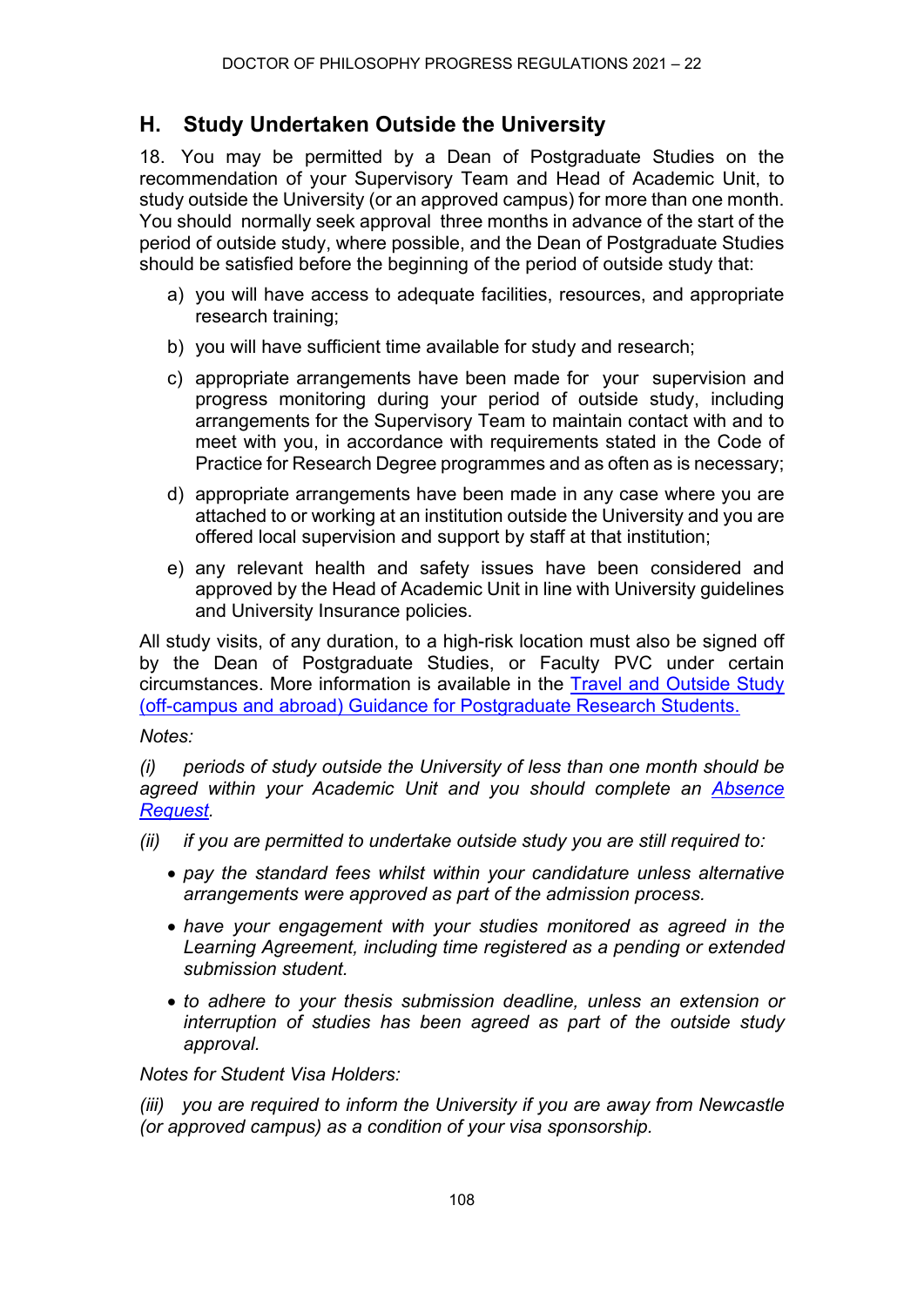*(iv) if you are under candidature and undertaking primary research outside the UK, you will only normally be permitted to do this for 12 months without curtailment of your visa.*

*(v) if you leave the UK to write-up in your home country, or elsewhere, you will normally have your visa curtailed.*

### **J. Attendance and Progress**

19. You will comply with the University's requirements for progression, as follows *(if you are registered on a Doctor of Philosophy (Integrated) degree the following applies to the research element of your programme)*:

- a) Within one month of your initial registration *(or the start of the research element of your programme if you are registered on a Doctor of Philosophy (Integrated) degree)*, you and your Supervisory Team (on behalf of the University) will have signed an approved Learning Agreement to cover your period of candidature;
- b) Within three months (six months for part-time students) of your initial registration *(or the start of the research element of your programme if registered on a Doctor of Philosophy (Integrated) degree)* you should submit a project proposal, in accordance with guidelines identified by your Faculty Postgraduate Research Committee. (If you are registered on a Cohort Programme, different timescales may apply.)
- c) Your project proposal must be considered by an impartial Project Approval Panel and your Head of Academic Unit, before being submitted to the Dean of Postgraduate Studies for approval.

 Where your project proposal has already been reviewed and approved by external peer review, a project plan and Supervisory Team arrangements should still be submitted to the Project Approval Panel for consideration before being submitted to the Dean of Postgraduate Studies for approval.

d) Progression on the programme*(or research element of the programme for a Doctor of Philosophy (Integrated) degree)* will be dependent upon approval of your project proposal.

If the impartial Project Approval Panel is unable to support the initial project proposal, you will be permitted an opportunity for re-assessment, normally within three months (six months for part-time students).

If your impartial Project Approval Panel supports your project proposal but is not satisfied that the proposed supervisory arrangements are adequate, the panel may seek the approval of your Head of Academic Unit, to make a recommendation to the Dean of Postgraduate Studies for the replacement of all or part of the Supervisory Team.

If, even after a re-assessment opportunity, the impartial Project Approval Panel does not approve your project proposal, an 'Extraordinary' Annual Progress Review will be arranged and your Annual Progress Review Panel will be required to make a recommendation regarding your continued progress on the programme (see Regulation 22);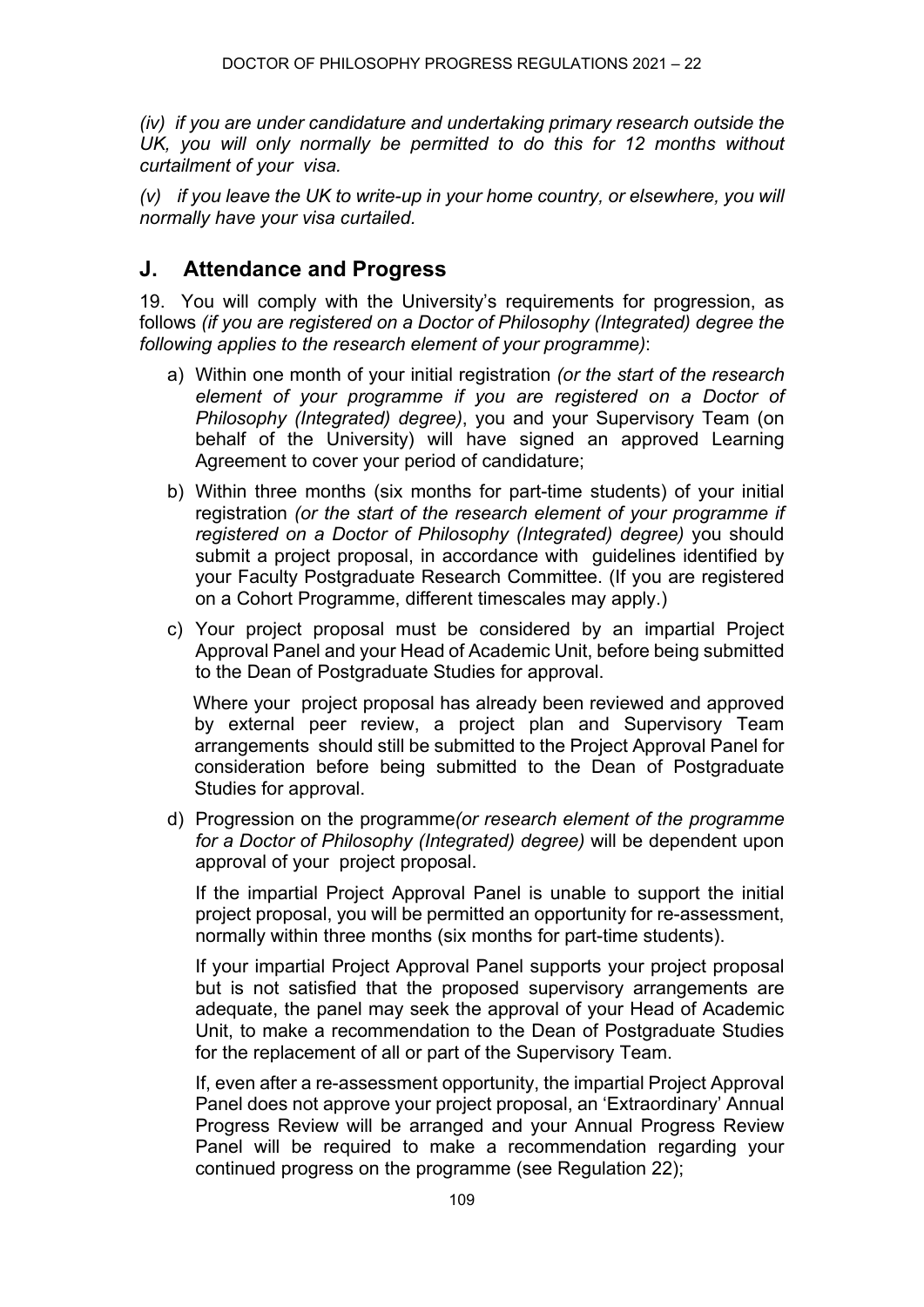e) You should attend the University as regularly as required by your Supervisory Team, bearing in mind your candidature category and allowing for any period of outside study.

If you are a full-time student, in accordance with the *[Code of Practice for](https://www.ncl.ac.uk/student-progress/pgr/publications/)  [Research Degree Programmes](https://www.ncl.ac.uk/student-progress/pgr/publications/)*, you should have regular contact with members of your Supervisory Team at least ten times a year, approximately once per month, and should have formal contact with your full Supervisory Team at least three times a year, normally once per term while you are in candidature and until submission of the thesis.

If you are a part-time student, you should have regular contact with your Supervisory Team and you should discuss and agree the number of formal interactions with your Supervisory Team as part of your Learning Agreement, ensuring there is no more than a 10-week gap between meetings.

- f) The University requires that you record and confirm the outcomes of your supervisory meetings, via [NU Reflect.](https://reflect.ncl.ac.uk/)
- g) In addition to e) above, if you are a Student Visa holder you should continue to record and confirm the outcomes of your regular supervisory meetings, while under examination through to completion of your studies, as a condition of your visa sponsorship.
- h) You should maintain a record of your personal skills development throughout your studies and submit this annually to your Annual Progress Review Panel as evidence of your development;
- i) You should submit an Annual Progress Review report and evidence of achievement as specified by your Academic Unit/Faculty Postgraduate Research Committee on an annual basis, via the [PGR CoP system.](http://postgrad.ncl.ac.uk/) You may also be required to make a project presentation, submit a piece of work or to attend a viva as prescribed by the Academic Unit.

20. Your Supervisory Team will submit an annual report [PGR CoP system](http://postgrad.ncl.ac.uk/) concerning the progress of your research, until you have submitted your thesis for examination.

21. Your Academic Unit will appoint an impartial Annual Progress Review Panel for you which will review your progress annually, until you have submitted your thesis for examination. The Annual Progress Review Panel will consider your report and any other submitted material, along with the Supervisory Team report.

22. Your Annual Progress Review Panel will make a report to the Dean of Postgraduate Studies, via the **PGR CoP system**, which will include any detailed feedback that they wish to provide to you and your Supervisory Team. In addition to the report, the Annual Progress Review Panel is also required to make a progress recommendation to the Dean of Postgraduate Studies in relation to your continued progress on your programme. The following progress recommendations are available:

i. Proceed - that your performance is satisfactory and you can proceed to the next stage;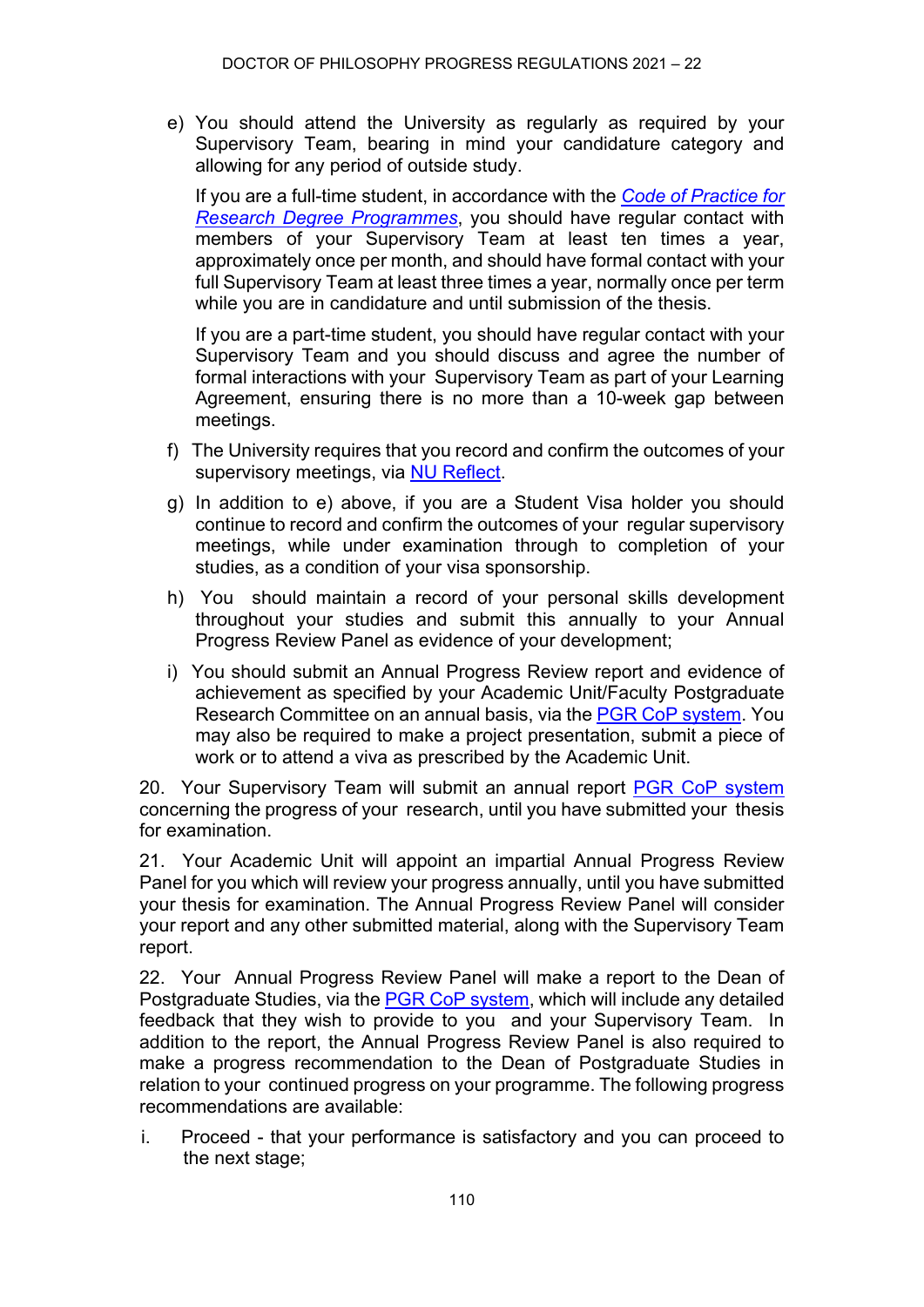- ii. Proceed with Concerns the Annual Progress Review Panel has some concerns, which you and your Supervisory Team should note, however your overall performance is satisfactory and you can proceed to the next stage;
- iii. Re-Assessment that your performance is unsatisfactory and that a further progress review should be held normally within two months (four months for part-time students) to determine whether progress on the programme will be recommended;
- iv. Downgrade to MPhil *(for Doctor of Philosophy and Doctor of Philosophy (Integrated) students only)* - that your performance is unsatisfactory and that a submission for a Master of Philosophy examination is recommended instead of a submission for a Doctor of Philosophy examination;

*Note: Where the Annual Progress Review Panel recommends submission for the Master of Philosophy rather than the Doctor of Philosophy, the normal expectation, is that you will be able to either:* 

- *submit immediately for the Master of Philosophy; or*
- *submit for the Master of Philosophy following a period of pending submission, which should be up to one year following the date of the decision to downgrade.*

*You will not normally receive an additional period of minimum candidature.*

*There will be no expectation of an upgrade back on to a Doctor of Philosophy at a later stage.*

v. Termination - that your performance is unsatisfactory and that no submission for a Master of Philosophy or Doctor of Philosophy examination is recommended. You will not be permitted to continue as a registered student for either degree, and your registration will be terminated.

*Note: If you are registered on the research element of Doctor of Philosophy (Integrated) programme please also refer to the [Specific](https://www.ncl.ac.uk/regulations/docs/)  [Progress Regulations for the Doctor of Philosophy \(Integrated\): Section](https://www.ncl.ac.uk/regulations/docs/) D [Award of a Master's Degree.](https://www.ncl.ac.uk/regulations/docs/)*

23. In exceptional cases where your Annual Progress Review Panel is not satisfied that the supervisory arrangements are adequate and appropriate, but considers that you would otherwise be able to achieve the standards of the award, the Annual Progress Review Panel may seek approval from your Head of Academic Unit to make a recommendation to the Dean of Postgraduate Studies for the replacement of all or part of your Supervisory Team.

24. The Annual Progress Review procedure is deemed to be equivalent to a Board of Examiners and therefore the [University's Procedure for Assessment](https://www.ncl.ac.uk/students/progress/Regulations/Procedures/assessment.htm)  [Irregularities](https://www.ncl.ac.uk/students/progress/Regulations/Procedures/assessment.htm) applies to any reported or suspected cheating or plagiarism.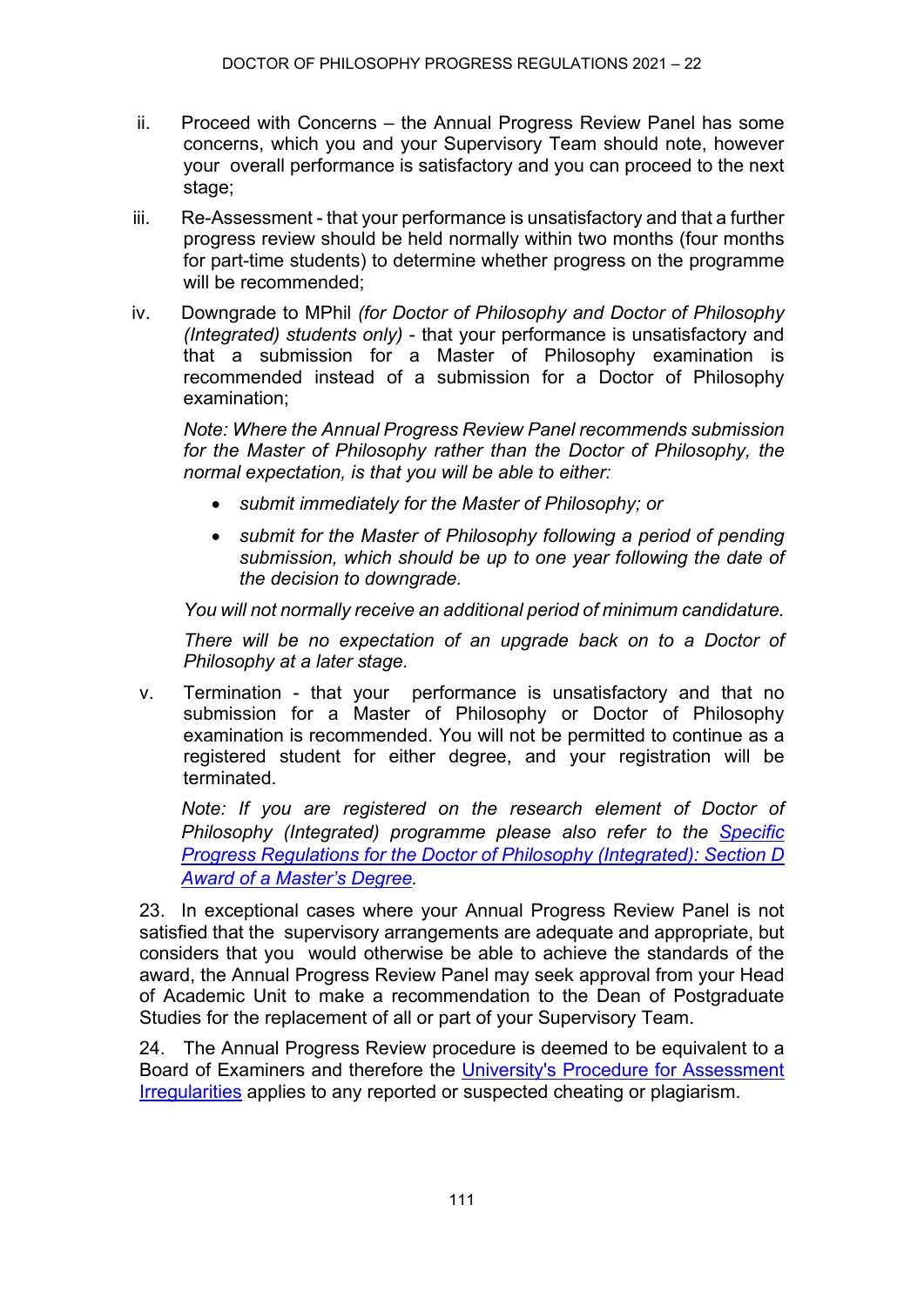*Notes:*

*(i) The Annual Progress Review Panel should not normally recommend that your registration is terminated (Regulation 22(v)), without having previously provided you with a further progress review/re-assessment opportunity (Regulation 22(iii)).* 

*(ii) Any further progress review/re-assessment opportunity should be recorded via the* [PGR CoP system](http://postgrad.ncl.ac.uk/)*.*

*(iii) In each Annual Progress Review, you will only normally have one further progress review/re-assessment opportunity.*

### **K. Mid-Year Procedure for Dealing with Unsatisfactory Progress**

25. If your progress is considered unsatisfactory by your Supervisory Team at times other than the normal annual review of your progress, you will be notified in writing of the reasons for this opinion and will be given the opportunity of an interview with your Supervisory Team. *(This also applies to the research element of the Doctor of Philosophy (Integrated) degree.)* Following this notice and any interview, and taking account of all known circumstances, your Supervisory Team may, either

a) monitor your attendance, progress and performance for a specified period; this may require you to undertake additional pieces of work.

If your academic performance has not improved within the period specified in the written notice, your Supervisory Team will notify the Head of Academic Unit and submit a report for review by your Annual Progress Review Panel; *or*

b) notify the Head of Academic Unit and submit a report for review by your Annual Progress Review Panel without undertaking a period of monitoring.

In either case, where a report is made to your Annual Progress Review Panel for a review of your progress, you will also be given the opportunity to submit a report to your Annual Progress Review Panel. The Annual Progress Review Panel will make a report and recommendation to the Dean of Postgraduate Studies (in accordance with Regulation 22). This review will be recorded in the [PGR CoP system.](http://postgrad.ncl.ac.uk/)

#### **L. Procedure for Review of Annual Progress Review Outcomes**

26. If you wish to request a review of your Annual Progress Review outcome you may do so using the University's [Academic Queries and Appeals](https://www.ncl.ac.uk/students/progress/Regulations/Procedures/appeals.htm)  [Procedure](https://www.ncl.ac.uk/students/progress/Regulations/Procedures/appeals.htm) specifying one or more of the following grounds:

a) the Annual Progress Review Panel were unaware of circumstances affecting your performance. (That is: you were adversely affected by illness or other factors of which you were previously unaware, or which for a good cause you were unable to disclose to the Annual Progress Review Panel, or unable to provide evidence at the time);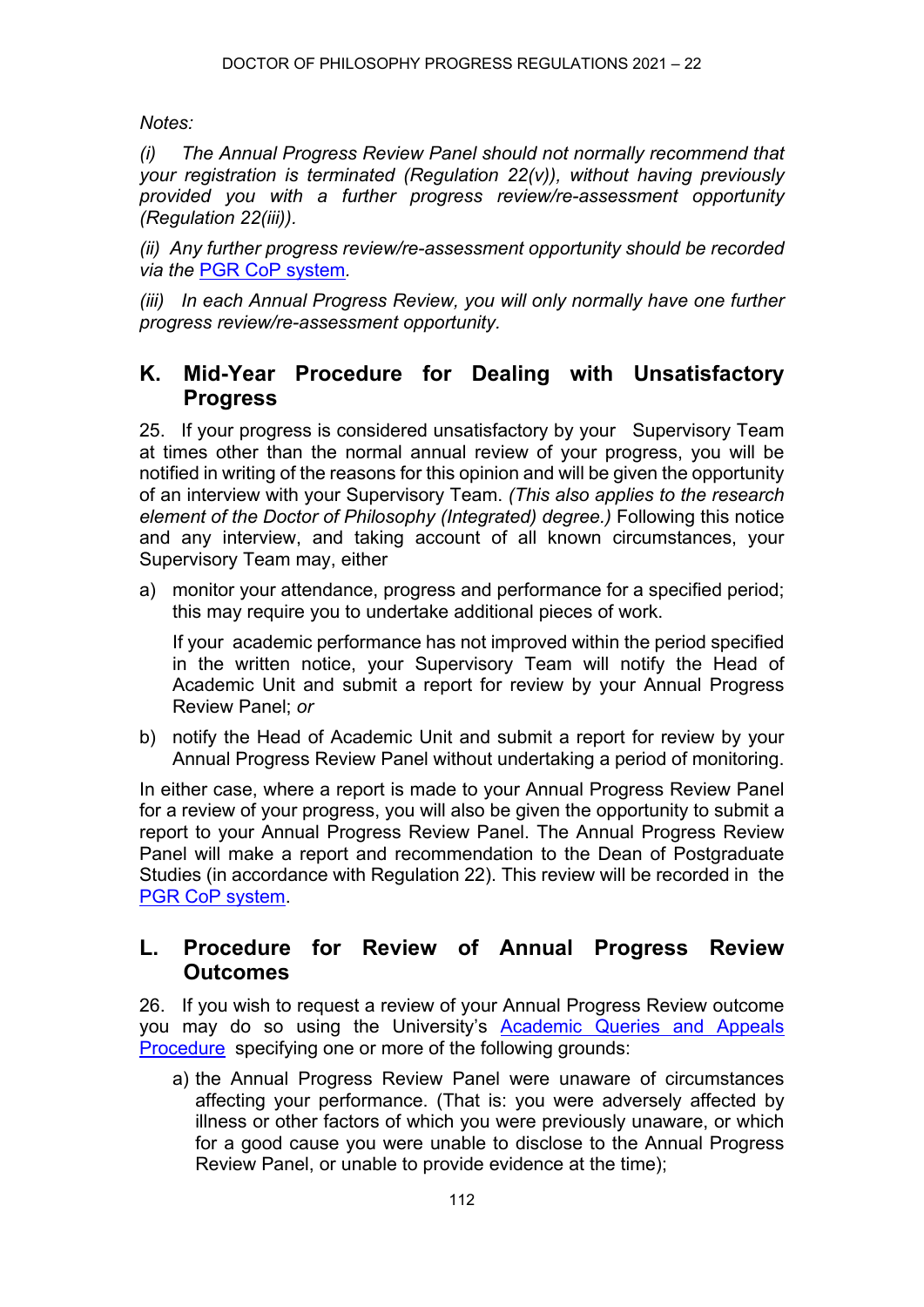- b) procedural irregularity on the part of the Annual Progress Review Panel;
- c) bias or prejudice on the part of the Annual Progress Review Panel;
- d) that the decision reached was perverse in that it was one which no reasonable person or body could have reached on the available evidence.

#### **M. Change of Circumstances**

27. If your progress is being seriously affected by unforeseen and unavoidable personal extenuating circumstances, including illness, you should advise your Supervisory Team and/or Graduate School and the following actions may be taken, where appropriate.

#### **Interruption of Studies**

28. The University normally expects you to complete your candidature in a single continuous period (i.e., to be continuously registered until completion) and to submit within the maximum candidature for the programme. However, it recognises that this may not always be possible.

29. The Dean of Postgraduate Studies will give sympathetic consideration to requests for periods of interruption, subject to you providing a strong justification and evidence, supported by your Supervisory Team.

30. Interruption requests should be submitted via the [PGR CoP system](http://postgrad.ncl.ac.uk/) prior to the time of occurrence, where possible, or as soon as possible thereafter.

31. Your candidature should not normally be interrupted for more than 12 months.

32. Retrospective (backdated) interruptions will not be considered unless there are exceptional circumstances.

33. Retrospective (backdated) interruptions are not permitted if you are a Student visa holder.

34. Absences of more than 1 month will normally be classed as an interruption of study.

35.A formal interruption of study will adjust your thesis submission deadline, in line with the period of interruption.

36. You should record absences of less than one month via the Student Notice of Absence form, but these do not constitute a formal interruption of study and as such your thesis submission deadline is not adjusted.

#### **Extension to Thesis Submission Deadline**

37. In exceptional cases, the Dean of Postgraduate Studies will consider requests for an extension to your thesis submission deadline, subject to you providing a strong justification and evidence, supported by your Supervisory Team.

38. Requests to extend your thesis submission deadline should be submitted via the [PGR CoP system](http://postgrad.ncl.ac.uk/) in advance of your current thesis submission deadline.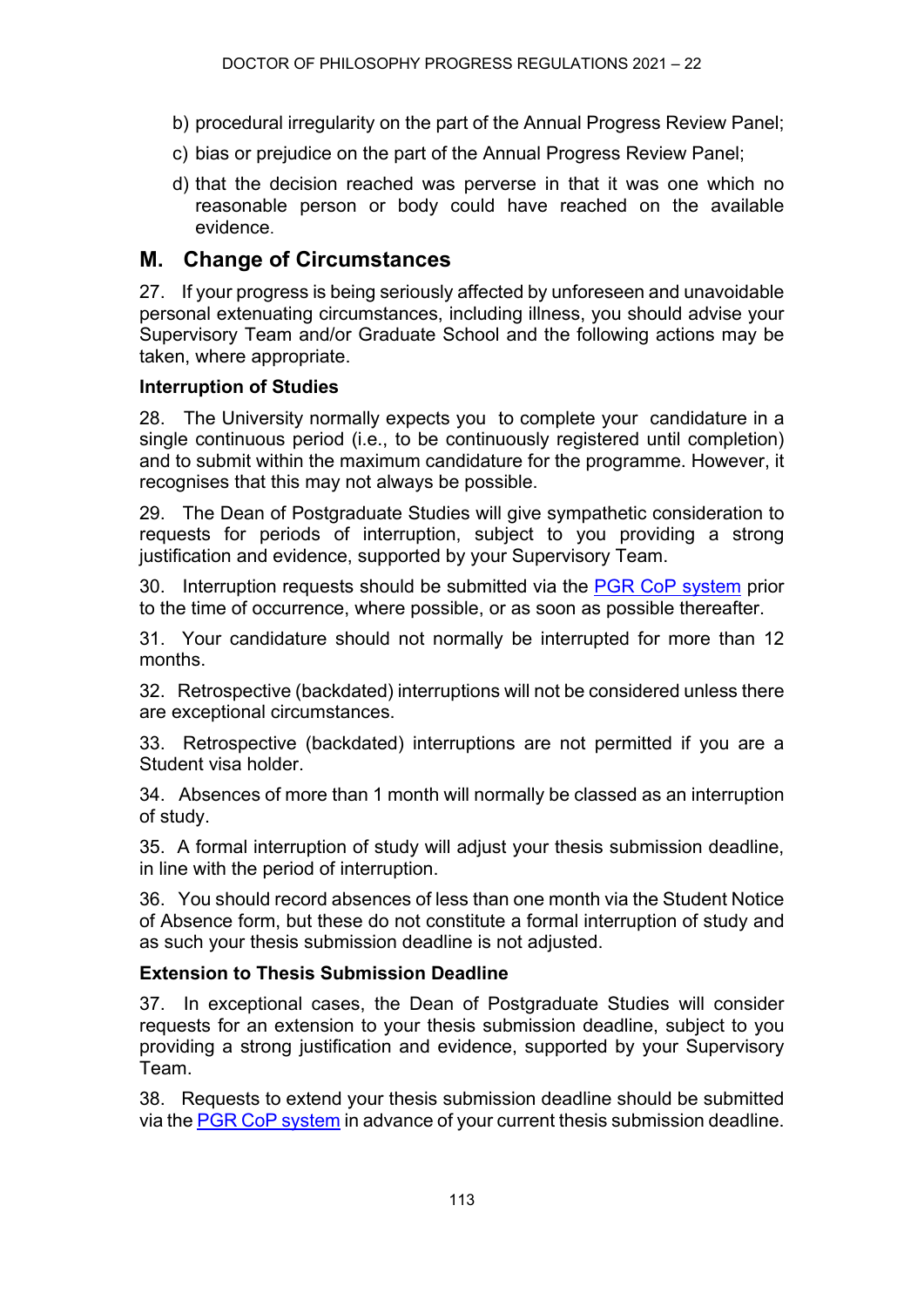39. If you are granted an extension to your thesis submission deadline you will be required to register as an 'extended submission' student and pay tuition fees as stipulated in the University's Fee Schedule.

*Notes:*

*(i) You should not assume that an interruption or extension request will be approved and should continue with your studies, where possible, until the formal decision is received.*

*(ii) If you are still actively researching during an 'extended submission' period, you must continue with full registration and pay the full tuition fee for the period of your continued candidature.*

*(iii) It is expected that if you are registered as an 'extended submission' student you will continue to receive regular structured interactions with your Supervisory Team and full access to Library and IT facilities will be available.*

*(iv) This section applies to the research element of a Doctor of Philosophy (Integrated) degree.*

### **N. Teaching Duties**

40. You may undertake employment in the University in any period of full-time study, provided that you consult your Supervisory Team about the time that may be devoted to such duties and provided you do not contravene the terms of any studentship that you might hold and/or any visa restrictions. Ordinarily, this will mean that teaching duties are additional to the normal commitments of a sponsored full-time student. All teaching *must be conducted in accordance with the University's [Postgraduates Who Teach Policy](https://www.ncl.ac.uk/students/progress/student-resources/PGR/FormsPolicies.htm)*

### **P. Pending Submission for Students Completing their Minimum Period of Candidature**

*Minimum Candidature is the period during which you are expected to conduct and complete your primary research (see Regulations 13 and 15 for minimum candidature periods.)*

41. The fact that you have completed your period of minimum candidature does not of itself constitute grounds for transferring to 'pending submission' registration.

42. If you have completed your period of minimum candidature and have not submitted your thesis, but you have completed your primary research, you will be permitted on the recommendation of your Supervisory Team to proceed to 'pending submission' student status for one further year. As a 'pending submission' student you are required to register with the University.

43. If you are registered as a 'pending submission' student you will not be permitted to work in laboratories or studios or to take part in field trips (unless you have the approval of the appropriate Head of Academic Unit to do so for teaching or demonstrating purposes).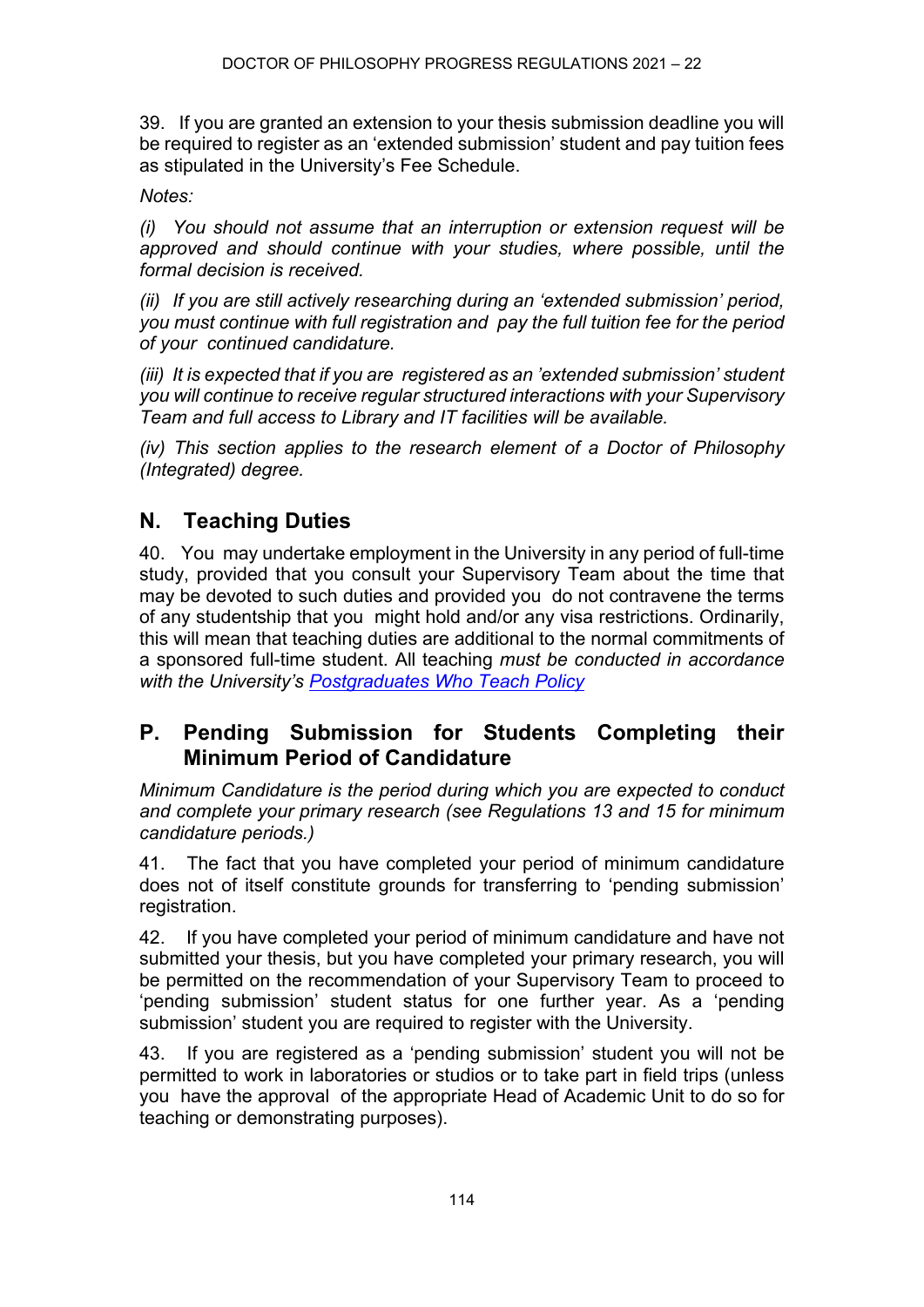44. It is expected that as a registered 'pending submission' student you will continue to receive regular structured interactions with your Supervisory Team and full access to Library and IT facilities will be available.

45*.* If you have completed your period of minimum candidature but are still actively researching and require more time to work on your primary research, you must continue with full registration and pay the relevant tuition fee.

### **R. Submission for Examination by Thesis**

46. The results of your advanced study and research must be embodied in a thesis in an approved format in accordance with *[Rules for the Form of Theses](https://www.ncl.ac.uk/regulations/docs/)  [and Submission of Work for](https://www.ncl.ac.uk/regulations/docs/) Higher Degrees (Section XIV)*. The length of a thesis will be determined by the Faculty Postgraduate Research Committee as set out in *[Rules for the Form of Theses and Submission of Work for](https://www.ncl.ac.uk/regulations/docs/) Higher Degrees [\(Section XIV\)](https://www.ncl.ac.uk/regulations/docs/)*. You must submit an electronic version of your thesis to the Graduate School, along with a completed Examination Entry form and other relevant material.

47. All submitted theses will be scrutinised by the University using plagiarism identification software. If any incidences of plagiarism are detected, then the University's [Procedure for Assessment Irregularities](https://www.ncl.ac.uk/students/progress/Regulations/Procedures/assessment.htm) will apply.

48. You must seek approval of the exact title of your thesis from the Dean of Postgraduate Studies, via the **PGR CoP system**, normally three months before you submit your thesis. You must notify your Graduate School of any subsequent change to your approved title of thesis so that this can be approved by the Dean of Postgraduate Studies.

49. Your thesis must be submitted for examination within the period specified below from the date appointed as the beginning of the period of study:

#### **Doctor of Philosophy**

- a) within four years if you are a Full-Time candidature student (Regulation 13a;
- b) within five years, if you are a Combined candidature student (Regulation 13b);
- c) within seven years, if you are a Part-Time candidature student (Regulation 13c).

#### **Doctor of Philosophy (Integrated)**

a) within five years (Regulation 15a)

Unless you were admitted directly into the second year of the Doctor of Philosophy (Integrated) where you will need to submit:

b) within four years (Regulation 15b)

50. Except with the permission of a Dean of Postgraduate Studies, you may not submit your thesis earlier than the beginning of the last term of your minimum period of candidature.